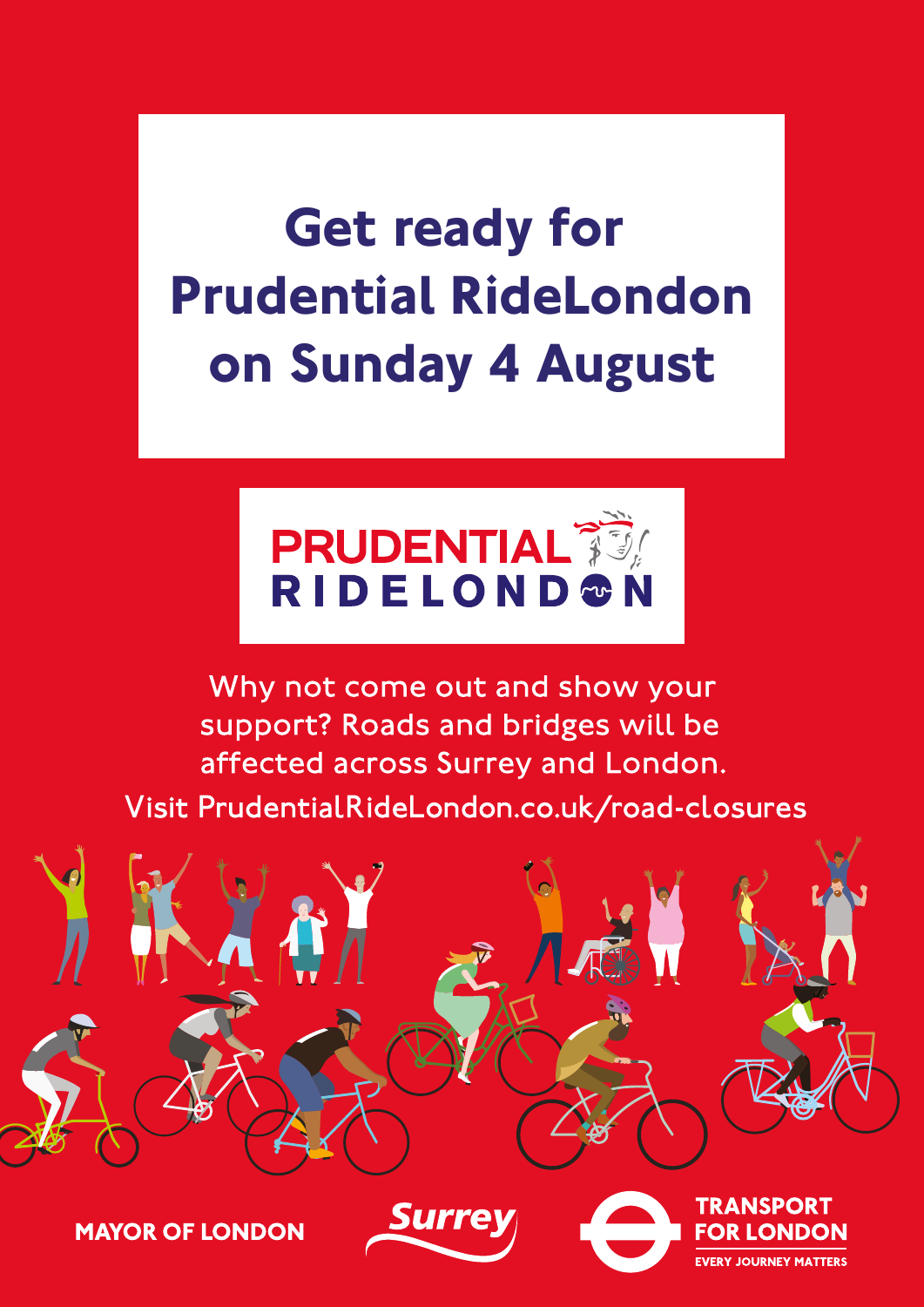

Prudential RideLondon, the world's greatest festival of cycling featuring the world's top riders and fun for all the family, returns for its seventh year to London and Surrey over the first weekend of August 2019.

More than 100,000 cyclists will participate in seven events taking place in central London on Saturday 3 August and in London and Surrey on Sunday 4 August.

Prudential RideLondon was developed by the Mayor of London, Transport for London and London & Partners in partnership with Surrey County Council and is sponsored by Prudential.

It is Europe's most successful cycling fundraising event and riders have raised more than £66 million for charity since the event was first staged in 2013.

The event is managed by the London & Surrey Cycling Partnership with live coverage on BBC and worldwide.

#### This booklet contains important information to help you plan your travel around Surrey on Sunday 4 August.

### Events on Sunday 4 August

### • Prudential RideLondon-Surrey 100

25,000 amateur cyclists will take on a 100-mile cycle challenge through the closed roads of London and Surrey, starting at Queen Elizabeth Olympic Park before finishing on The Mall.

### • Prudential RideLondon-Surrey 46

A 46-mile ride for 5,000 amateur cyclists within the existing 100-mile challenge created

specifically for newer and younger riders, also starting at Queen Elizabeth Olympic Park and finishing on The Mall.

#### • Prudential RideLondon-Surrey 19

The 19-mile ride starts at Sandown Park and finishes on The Mall. The event is specifically for families and young people. Children aged 12 – 16 years old are able to take part if they are accompanied by an adult and have completed the Level 2 Bikeability training programme or are a member of a British Cycling club.

#### • Prudential RideLondon-Surrey Classic

The first British men's race ever to attain UCI WorldTour status and featuring the best teams in the world. The race starts at Bushy Park before heading into Surrey and returning to the capital to finish on The Mall.

A map of the event routes through Surrey is on the back page of this leaflet.

#### Events on Saturday 3 August

The Prudential RideLondon FreeCycle, Classique (as part of the UCI Women's WorldTour), and Brompton World Championship events take place in central London only (City of London and City of Westminster).

These events are free to attend, include interactive Festival Zones, and provide exciting days out for all the family. For more information about the Prudential RideLondon festival weekend, visit PrudentialRideLondon.co.uk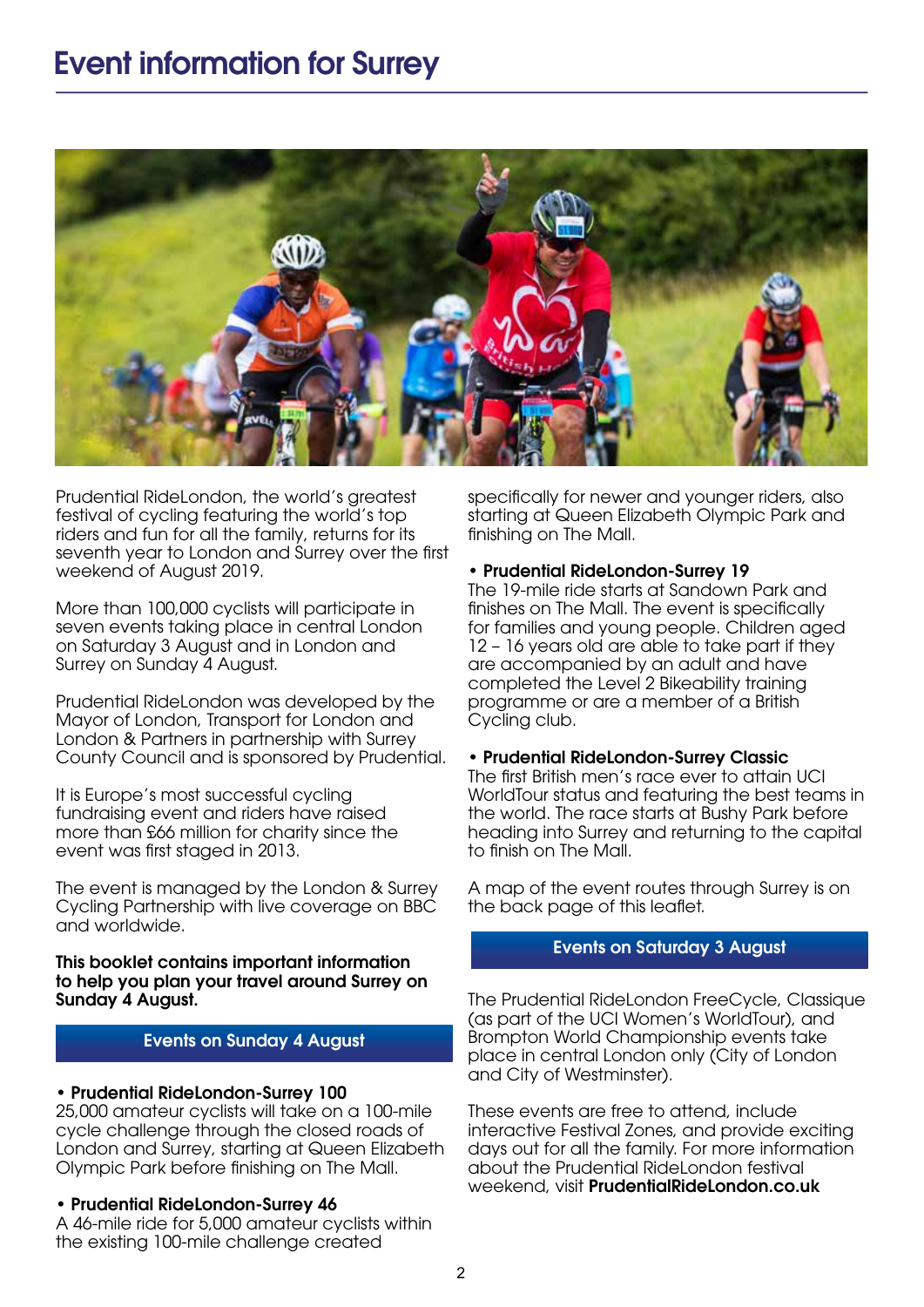On Sunday 4 August, there will be an impact on traffic in large parts of London and across Surrey. Roads used by the event will be closed so you'll need to plan your travel in advance.

The roads that make up the routes in Surrey will begin to close from 05:00. This is to allow time for barriers to be installed, safety checks to be carried out and stewards and volunteers to get in place.

# Temporary rolling road closures

Temporary rolling road closures will be used for the Prudential RideLondon-Surrey Classic wherever possible in Surrey to reduce the impact of road closures on residents and businesses. Once the last cyclist in the Prudential RideLondon-Surrey 100 has passed over Hampton Court Bridge, roads will begin to reopen, through to Forest Green.

Later in the afternoon, reopened sections of the routes being used for the Prudential RideLondon-Surrey Classic professional race will be managed by rolling road closures. This involves using a motorcycle escort team to temporarily hold traffic while the race passes. This reduces the impact of road closures on residents and businesses.

On the rest of the roads used for the event routes, it will not be possible to operate rolling road closures due to event timings. These roads will remain closed for the entire event period, with roads reopening as soon as it is safe to do so, after the Prudential RideLondon-Surrey Classic race has passed through.

# Prudential RideLondon-Surrey Classic circuits

The professional race goes over Hampton Court Bridge and through Walton-on-Thames, before going via Weybridge and Ripley to Abinger Hammer. From there, it travels through Dorking before undertaking a series of circuits of Box Hill.

After the descent from Box Hill, the professionals race through Leatherhead and Oxshott. They then make their way to Esher and Thames Ditton before travelling back into central London via Kingston upon Thames.



### Prudential RideLondon-Surrey 46

The Prudential RideLondon-Surrey 46 is specifically for younger or less experienced cyclists that would like a shorter challenge on traffic-free roads. The event follows the same route as the Prudential RideLondon-Surrey 100 for the first 27 miles then travels for twomiles along Hampton Court Way to the Scilly Isles, before rejoining the last 17 miles through London to the finish on The Mall.

### What to do if you need help with access

Call the Customer Services team on **0345 894 9773** (Monday to Friday 09:00 – 17:00) if you have a specific access question, such as what to do when planning care visits to relatives.

This number will be open on Saturday 3 August from 09:00-17:00 and Sunday 4 August from 05:00-19:00.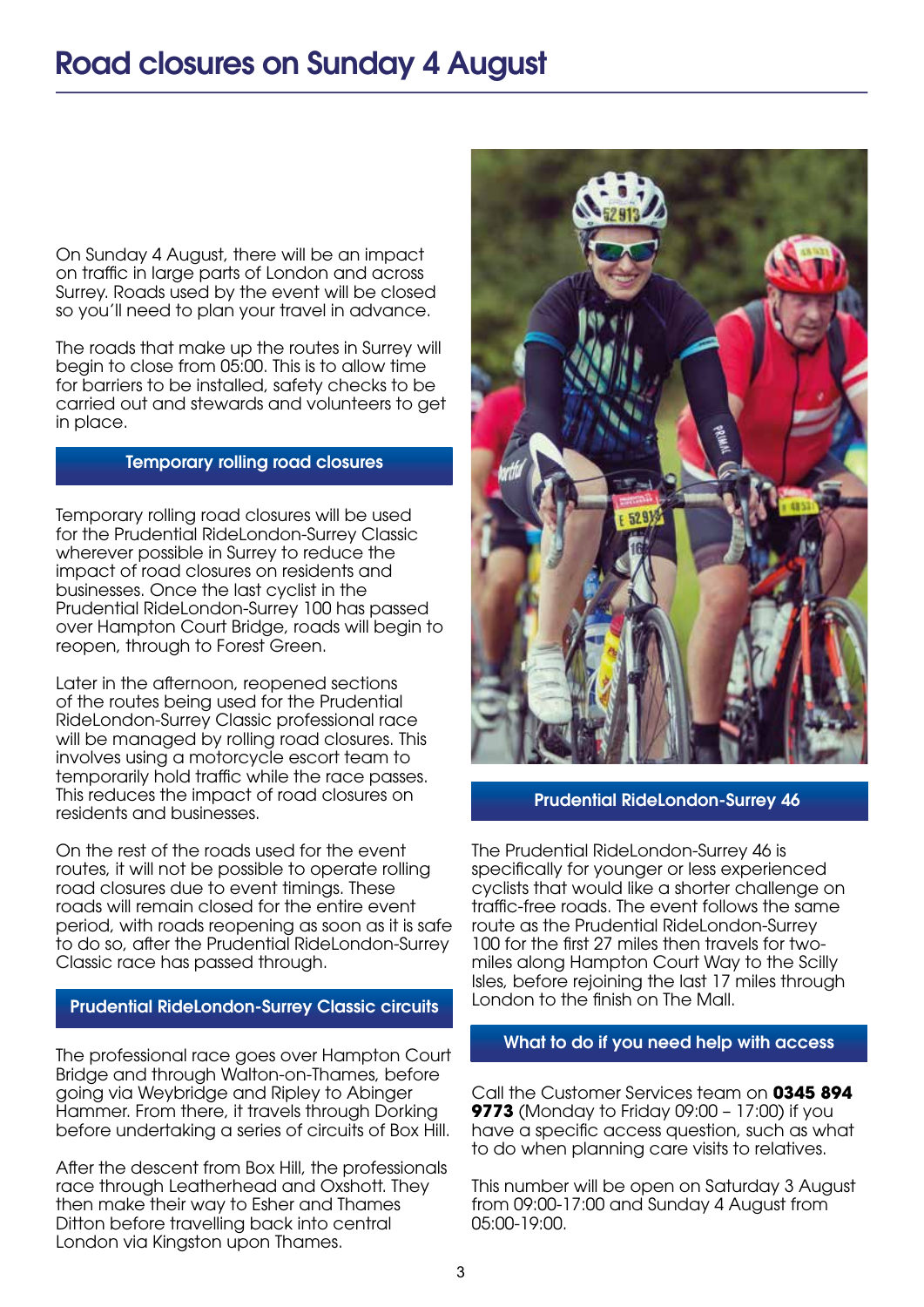Road closures for the Prudential RideLondon-Surrey 100 and 46, with rolling closures for the Prudential RideLondon-Surrey Classic.

| Location                                    | <b>Road closure</b><br>from | <b>Amateur</b><br>cyclists from | <b>Anticipated</b><br>reopening<br>time | Professional<br>race<br>(rolling closure) |
|---------------------------------------------|-----------------------------|---------------------------------|-----------------------------------------|-------------------------------------------|
| <b>Hampton Court Bridge</b>                 | 05:45                       | 06:40                           | 12:00                                   | 14:11                                     |
| <b>Hampton Court Way</b><br>(46 event only) | 10:00                       | 10:15                           | 12:00                                   |                                           |
| <b>Walton-on-Thames</b>                     | 05:00                       | 06:50                           | 12:00                                   | 14:20                                     |
| Weybridge                                   | 05:00                       | 06:55                           | 12:00                                   | 14:25                                     |
| <b>Byfleet</b>                              | 05:00                       | 07:00                           | 12:30                                   | 14:32                                     |
| <b>Ripley</b>                               | 05:00                       | 07:15                           | 12:45                                   | 14:43                                     |
| <b>West Horsley</b>                         | 05:00                       | 07:20                           | 13:00                                   | 14:51                                     |
| <b>Newlands Corner</b>                      | 05:00                       | 07:30                           | 14:00                                   | 14:59                                     |
| <b>Abinger Hammer</b>                       | 05:00                       | 07:40                           | $14:00*$                                | 15:07                                     |
| <b>Holmbury St Mary</b>                     | 05:00                       | 07:45                           | 14:15                                   |                                           |
| <b>Forest Green</b>                         | 05:00                       | 07:50                           | 14:00                                   |                                           |

\*A25 is reopened to Abinger Hammer for local traffic only via Trodds Lane. A25 remains closed eastbound at the junction with A248 to prevent through traffic reaching the A25 closure at Abinger Hammer.

| Road closures for the Prudential RideLondon-Surrey 100 and Prudential RideLondon-Surrey Classic. |
|--------------------------------------------------------------------------------------------------|
|--------------------------------------------------------------------------------------------------|

| Location                | Road<br>closure<br>from | Amateur<br>cyclists from | Anticipated<br>temporary<br>reopening | Professional<br>race | <b>Anticipated</b><br>reopening<br>time |
|-------------------------|-------------------------|--------------------------|---------------------------------------|----------------------|-----------------------------------------|
| Westcott                | 05:00                   | 08:05                    |                                       | 15:15                | 16:30                                   |
| <b>Dorking</b>          | 05:00                   | 08:05                    |                                       | 15:17                | 16:30                                   |
| <b>Dorking High St</b>  | 05:00                   | 08:10                    |                                       | 15:18                | 17:30                                   |
| <b>Box Hill Village</b> | 08:00                   | 08:20                    |                                       | 15:25 to 17:06       | 17:30                                   |
| <b>Mickleham</b>        | 14:30                   |                          |                                       | 15:40 to 17:00*      | 18:00                                   |
| Leatherhead             | 07:30                   | 08:35                    |                                       | 17:12                | 19:00                                   |
| <b>Oaklawn Road</b>     | 08:15                   | 08:40                    | 16:15                                 | 17:17                | 17:30                                   |
| Oxshott                 | 07:30                   | 08:45                    |                                       | 17:21                | 19:00                                   |
| <b>Esher</b>            | 07:30                   | 08:50                    |                                       | 17:27                | 19:00                                   |
| <b>Thames Ditton</b>    | 07:30                   | 08:55                    |                                       | 17:33                | 19:00                                   |

\*Used in Prudential RideLondon-Surrey Classic route only.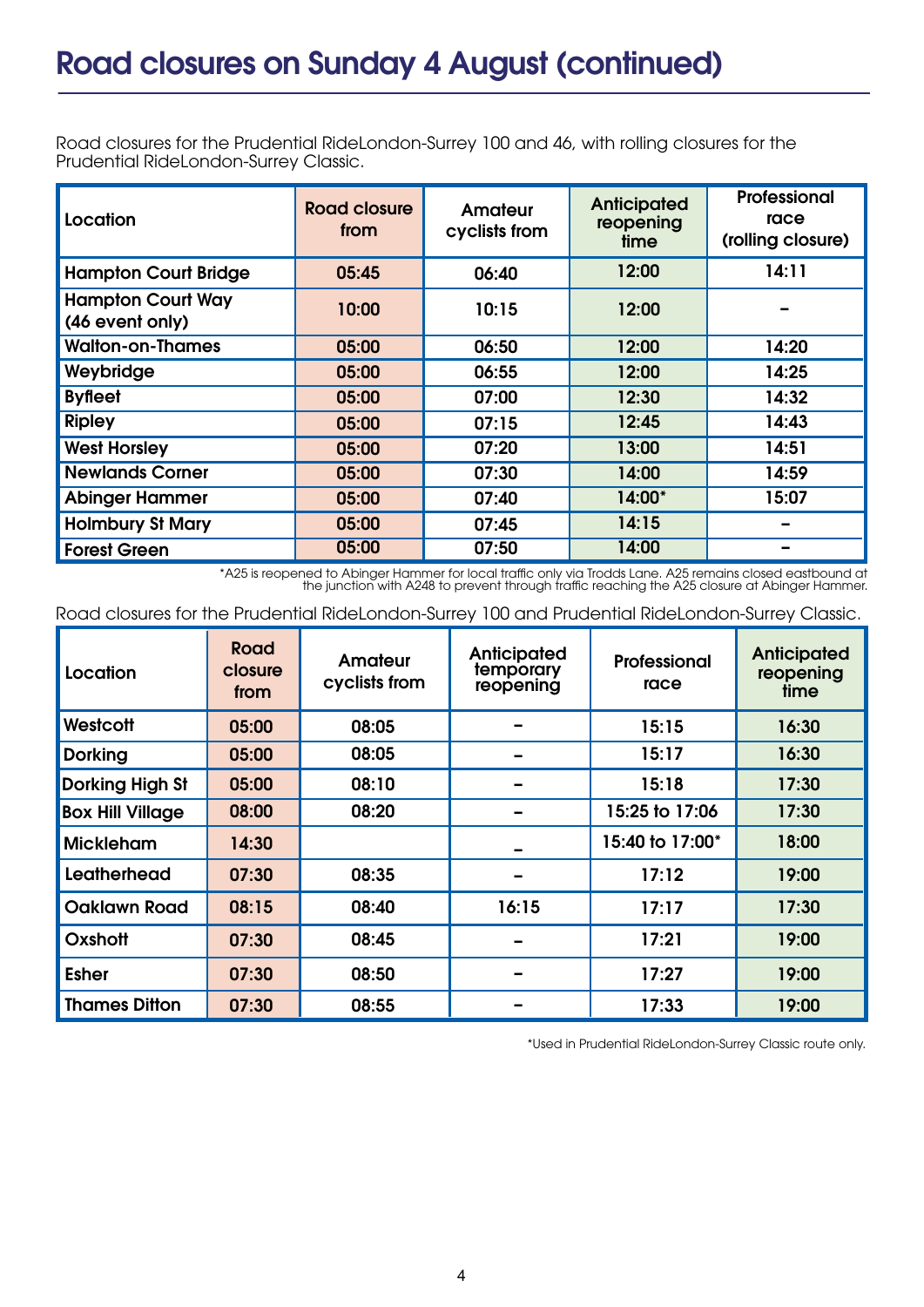Supplementary information regarding local access for a number of communities in Surrey is available to download at

PrudentialRideLondon.co.uk/community-access Communities are:

- Ripley
- Shere, Gomshall, Abinger Hammer, Holmbury St. Mary
- Forest Green
- Westcott
- **Coldharbour**
- Dorking
- Westhumble, Headley, Box Hill, Givons Grove, Mickleham
- Leatherhead
- Thames Ditton
- Wotton and Abinger Common

Roads adjoining the event routes will have local access only for residents and businesses, with usual Sunday parking restrictions applied unless otherwise stated.

# Key roads

The A3 will be open all day, although the junctions at Esher Common, Coombe Lane and Tibbet's Corner will be closed. The M25 is open as normal.

The **A244 at Walton** is closed between 06:35-11:35. A short rolling closure between 14:00- 14:40 will permit the professional race to pass safely.

The A246 is scheduled to be open all day between West Horsley and Young Street, giving access to the west-side of Leatherhead town centre via Hawk's Hill. However, it may be closed as a contingency route for the event.

The **B2126**, Ockley Road remains open until 07:30. The A29 is not used for the event. The A317 Weybridge High Street remains open until 06:30.

### River crossings

Kingston Bridge will be closed between 05:00 and 12:30.

Hampton Court Bridge will reopen after 12:00, but will be limited to local access as the Scilly Isles remains shut to through traffic until 19:00.

Walton Bridge will reopen in both directions from 11:35. A rolling closure between 14:00-14:40 will permit the professional race to pass safely.

Please note that a number of bridges in central London will be closed until the evening.

# Online information

To help plan your travel, all road closure information is available online. Closures on Sunday 4 August can be viewed prior to the event and live on the day at PrudentialRideLondon.co.uk/road-closures

All Prudential Ridel ondon road closure information is shared with travel information services, online mapping providers and satellite navigation companies.

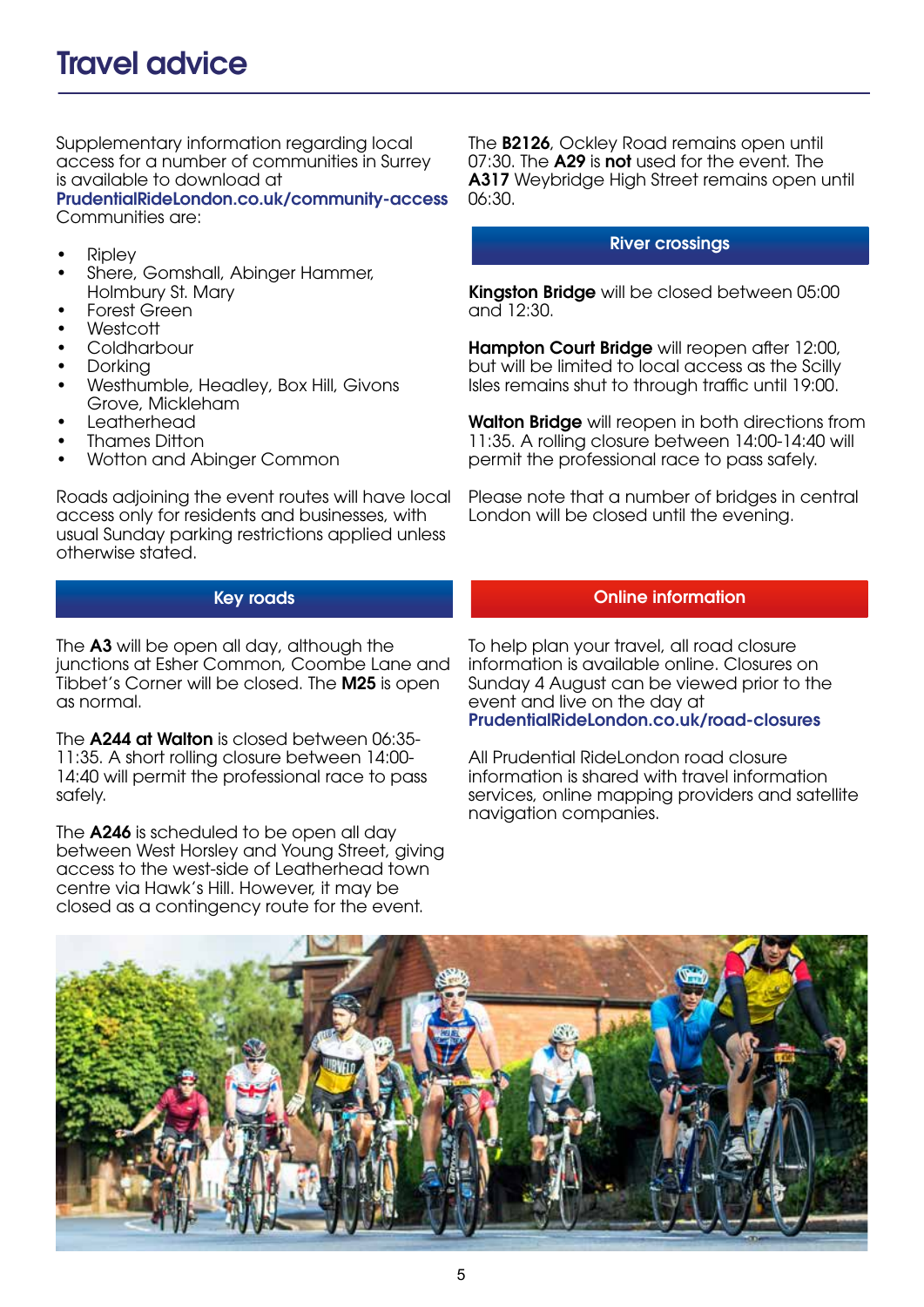### **Businesses**

Large crowds are expected to watch the events at certain points along the routes. If you own a shop, cafe or restaurant in the area, you may want to consider opening on the Sunday if you don't normally, or have extra staff and stock to handle a potential increased volume of customers. Reduce the risk of disruption to your business by planning ahead.

A guide containing advice and guidance to help with operational planning specifically for businesses is available to download at PrudentialRideLondon.co.uk/community

### Parking

If you usually park on a road used for the event, please move your vehicle the night before. Vehicles cannot be parked on the routes from 00:01 on Sunday 4 August. Any vehicle left on the routes, in a suspended parking bay or a restricted area will be removed.

### Emergency services

Emergencies will be treated as a priority in the usual way. If you require the emergency services, call 999. Emergency vehicle access will be maintained and prioritised throughout all of the Prudential RideLondon events.

# On the day

There will be stewards and volunteers positioned along the routes. If you require assistance on the day that is not a 999 emergency please ask event staff to help. Alternatively, contact the Customer Services team on 0345 894 9773.

#### Pedestrian crossing points

Pedestrian crossing points are located along the event routes. These will be under supervision to help pedestrians cross the road throughout the event. Usual crossings may be suspended, but an alternative will be signposted where it is easier to cross. Please be patient during the event and listen to instructions given by stewards. Although roads will be closed to traffic, the road will still be used by bicycles and event vehicles during the closure period. Please take additional care, looking in both directions

when accessing and exiting your property, particularly if there is no footway. In certain locations stewards will be in position to assist with pedestrian access.

# What's on

The Prudential RideLondon-Surrey route will offer plenty of atmosphere for you to join in the cycling festivities. Below are the recommended key locations along the route where fans can join in the cycling festivities.

#### Box Hill

A venue in its own right with the professionals completing the loop around Box Hill five times. There will be a big screen and some have-ago cycling activities at the top for avid fans to enjoy throughout the day.

#### **Weybridge**

Visit Monument Green, the place to cheer on the cyclists heading out in to Surrey. Local Brooklands radio will provide a great atmosphere, along with the artisan food and craft market, community groups and plenty of family activities organised by the Weybridge Town Business Group.

#### Esher

The Esher High Street Festival presented by the Esher Business Guild will once again be the place to take in the action as the riders tackle the final few miles. There's plenty of stalls and activities for all the family, from bikes to beers, fitness to facepainting. There will be stands from local businesses plus G!RO will be serving coffees and cakes all day. You can also keep up to date with the cycling action live on the big screen.

#### **Thames Ditton**

Take in the action on the big screen as the riders enter the final few miles of the Prudential RideLondon-Surrey route.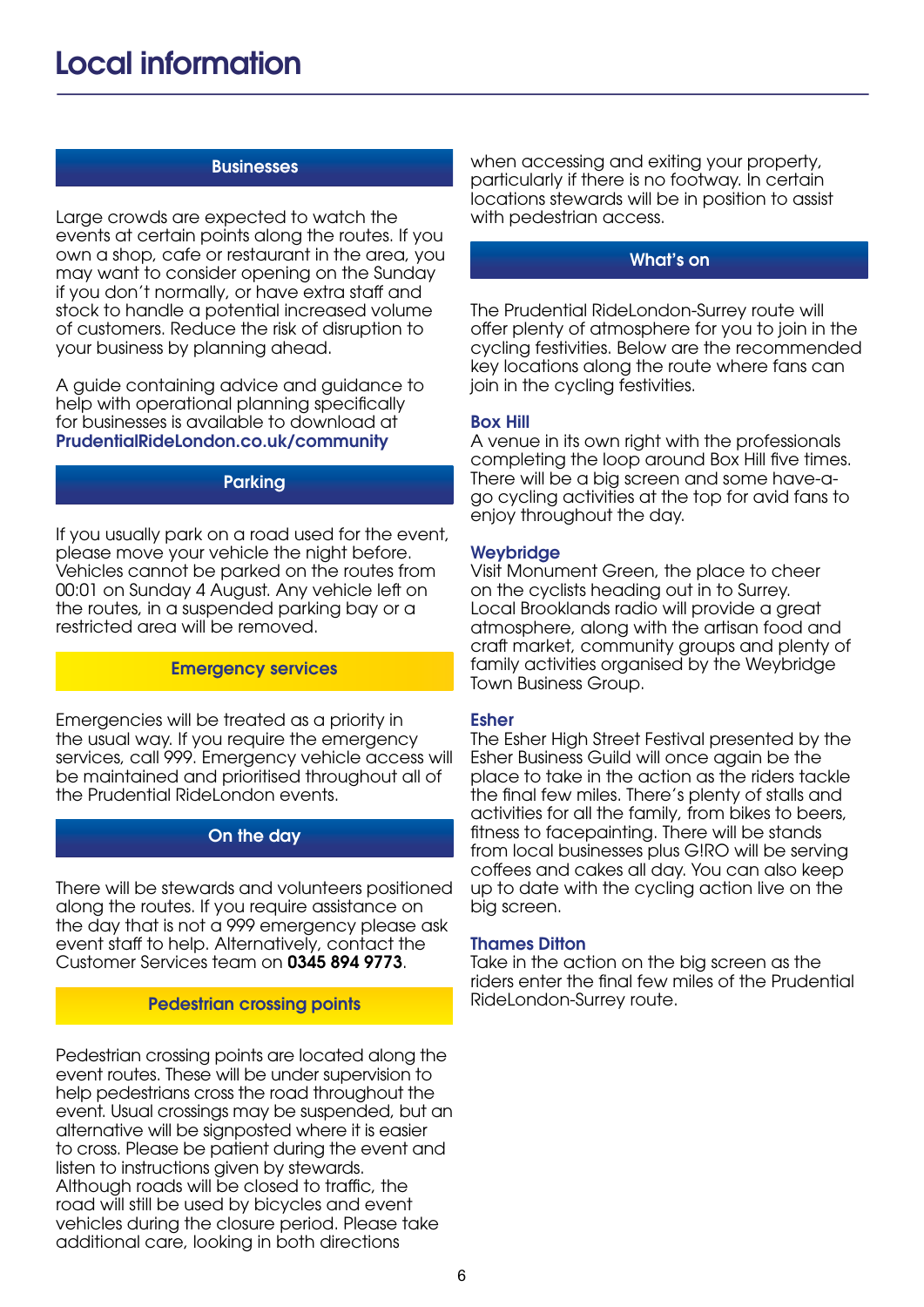# Inspired to ride? Information

Surrey is one of the most popular cycling destinations in the UK, with its mix of busy towns and rural landscape.

If you've been inspired to get on your bike this summer, there are lots of other routes all over the county for you to try. Whether you're a beginner or keen cyclist, to find out more visit surreycc.gov.uk/getcycling

# CycleSMART

If you're planning to cycle on Surrey's roads this summer, here are some top tips to help you stay safe:

- When passing side roads look out for joining traffic
- Understand your road positioning, ride away from the kerb
- Take care and be courteous on shared paths
- Make sure your helmet is correctly fitted
- Remember to follow the Highway Code

# The London Marathon Charitable Trust

Prudential RideLondon is part of the London Marathon event family. Organisations in the areas in which London Marathon Events Limited holds events are eligible to apply for grants from The London Marathon Charitable Trust to support facilities that enable increased participation in physical activities. Since 2013, grants totalling more than £3 million have been awarded to organisations in Surrey. For further details, please visit **Imct.org.uk** 

Website: PrudentialRideLondon.co.uk

Email: helpdesk@ridelondon.co.uk



facebook.com/RideLondon



# @RideLondon

**@SurreyTravel** - for road closure and reopening updates on event day



instagram.com/RideLondon

# Need assistance?

Please call the Customer Services team on 0345 894 9773 (Monday to Friday 09:00-17:00) if you have a specific access question or other planning needs.

This number will be open on event days as follows: 09:00-17:00 on Saturday 3 August 05:00-19:00 on Sunday 4 August

To help plan your travel, road closure information for Sunday 4 August can be viewed prior to the event and live on the day at **PrudentialRideLondon.co.uk/road-closures**